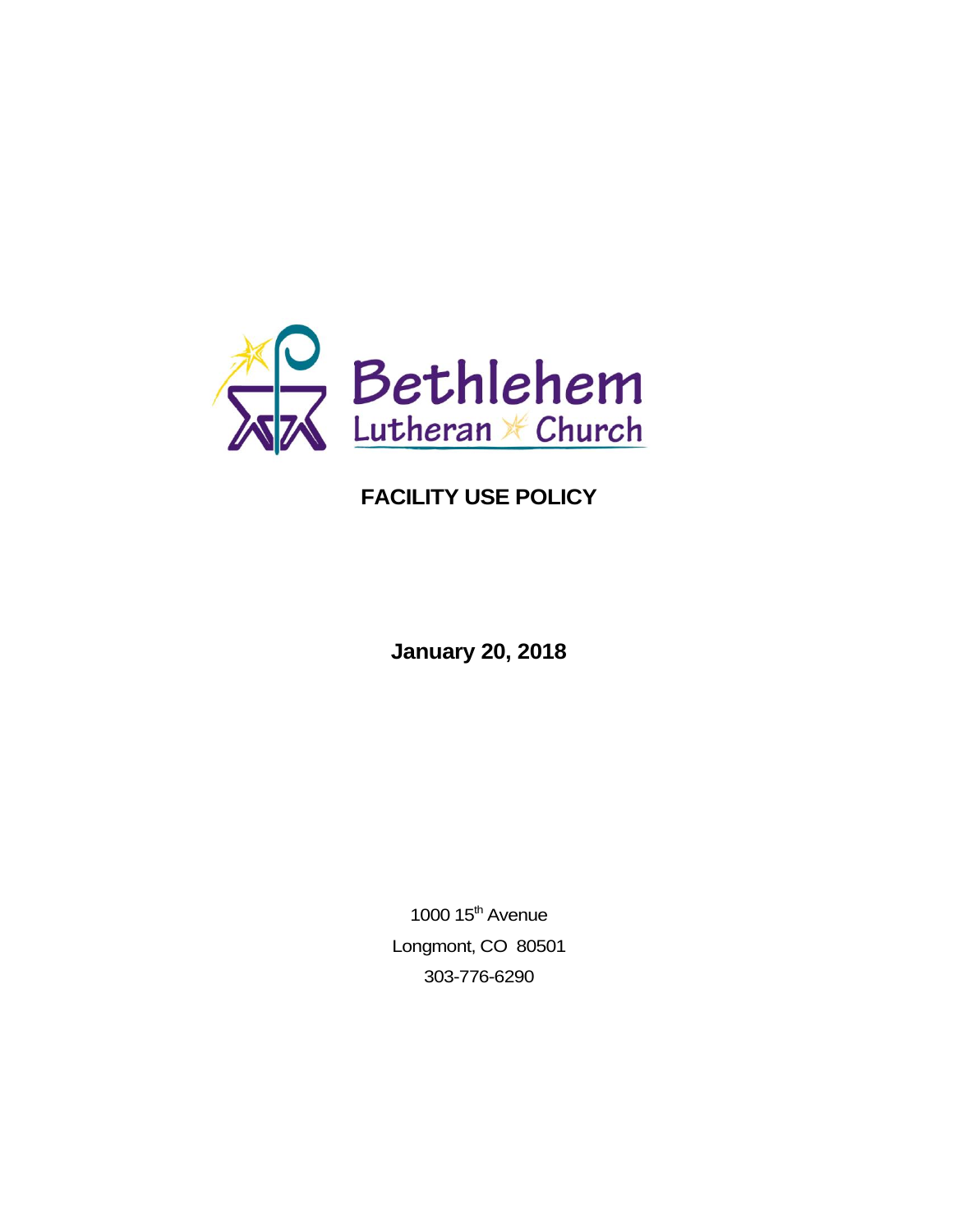# **FACILITY USE POLICY**

#### **PHILOSOPHY OF USE**

The property and facilities of Bethlehem Lutheran Church belong to God and not to us. We are to act as stewards of these possessions and should seek to fulfill this obligation in a faithful and responsible manner.

In order that church facilities and possessions are used in accordance with our vision, facility use should have an emphasis on ministry, be consistent with the church in content, and be subject to the appropriate authority.

#### **Ministry**

The property and facilities of Bethlehem Lutheran Church are designed and intended to bring glory to God by supporting the programs of the church: by providing for the education, recreation, and fellowship of the church body, and for outreach to the immediate neighborhood and the broader community.

#### **Content**

Every activity scheduled in the church is to be Christ-centered. Consistent with this, we urge that all facilities be treated as the Lord's house and that all activities are conducted in a manner that honors and glorifies God.

## **Authority**

The executive committee members, under the guidance of the Church council, are directly responsible for the use of the facility. The council and staff of Bethlehem Lutheran Church have the authority to review and approve or deny requests for the use of the church facilities and property. Some degree of flexibility in the policy is appropriate, and the council and staff reserve the right to make exceptions to the stated policy as needed.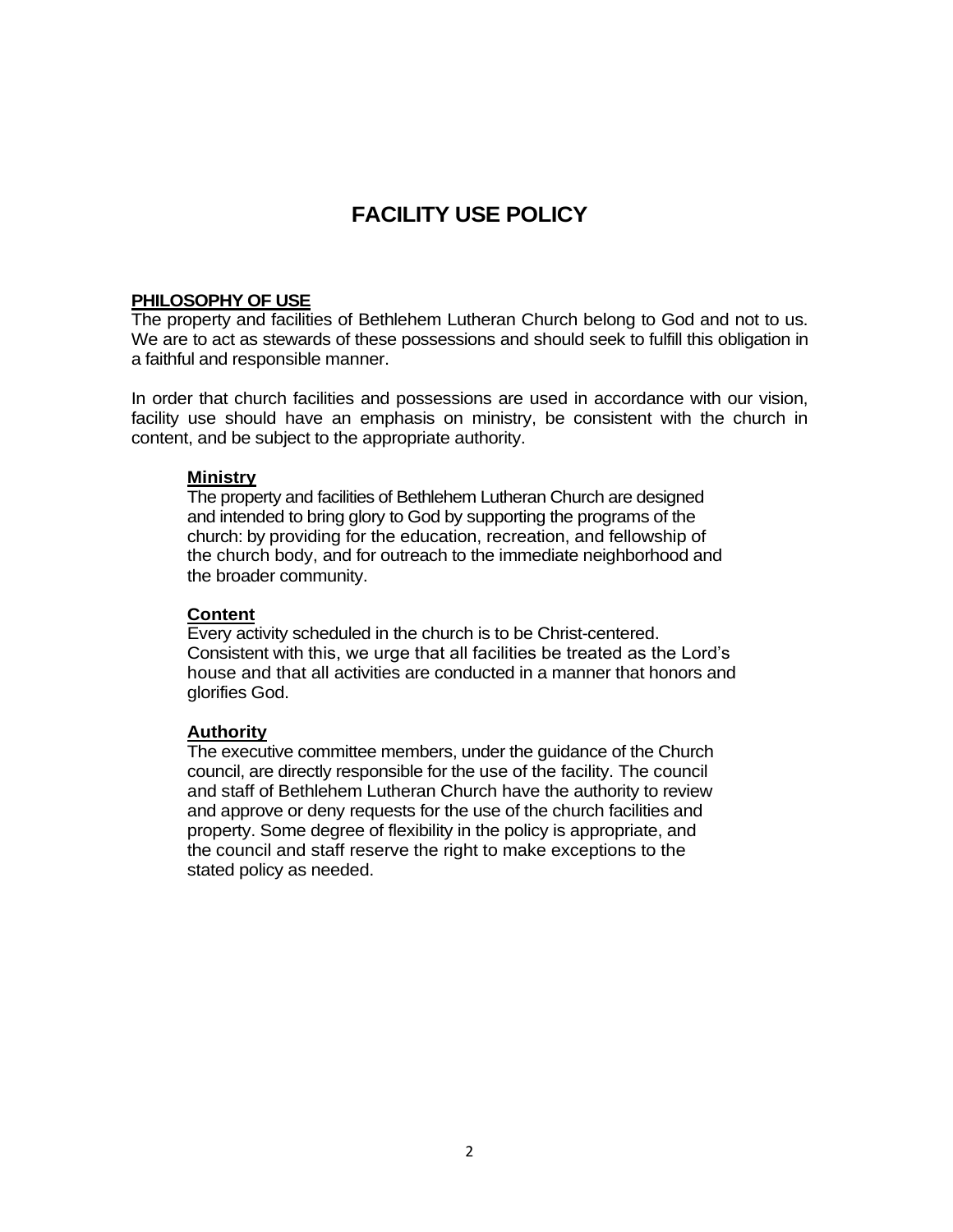## **GENERAL GUIDELINES**

Bethlehem Lutheran Church programming / ministries, other church groups, and individual members (in that order) hold scheduling priority. There may be, however, unforeseen emergencies (i.e., funerals, etc.) that will receive preference over other building / room reservations.

The time requested for use must fit within the existing facility use schedule:

Monday–Friday: 8:00 a.m.–10:00 p.m. Saturday: 8:00 a.m. –3:00 p.m. Sunday: 2:00 p.m.–10:00 p.m.

With the exception of weddings and other approved special events, a building may not be reserved more than 3 months in advance.

No alcohol, drugs, firearms, or gambling are allowed in church buildings or on church property. No smoking is allowed in buildings at any time.

All groups using the facility must be sponsored and supervised by an adult church member or approved adult non-member. This sponsor accepts responsibility for the use and security of the building.

All sponsors must be trained in how to use the building (security, lights, heat/AC, etc.). Training is provided by a church staff member during weekday office hours.

Any group requesting use of a church facility is responsible for providing its own volunteers to set up and clean up the facility after use. For events involving large numbers of people or those utilizing the kitchen facilities, the group may be required to hire kitchen/custodial personnel.

All facility use is based on the condition that the premises are left in the same clean and working condition as they were found prior to any event or function. Leaving the facility in unkempt condition, incurring damage, or not securing the premises will be grounds for losing facility use privileges and/or deposits, and incurring additional fees. Any damages to the facilities or equipment should be reported as soon as possible by calling 303-776- 6290.

No item(s) should be attached to building walls, ceilings, floors, or equipment that could leave permanent marks or damage. Any tape used must be removable. See "Posting, Displays, Signs, and Decorating" for more details.

Use of IT resources, audio or visual equipment, tables and chairs, and kitchen supplies and appliances require pre-approval.

All requests for use of all or part of the church building must be submitted to and approved by the Church Council.

The Church Council maintains the authority to discontinue the privilege of using the facility in the event that a group does not follow the procedures described in this document.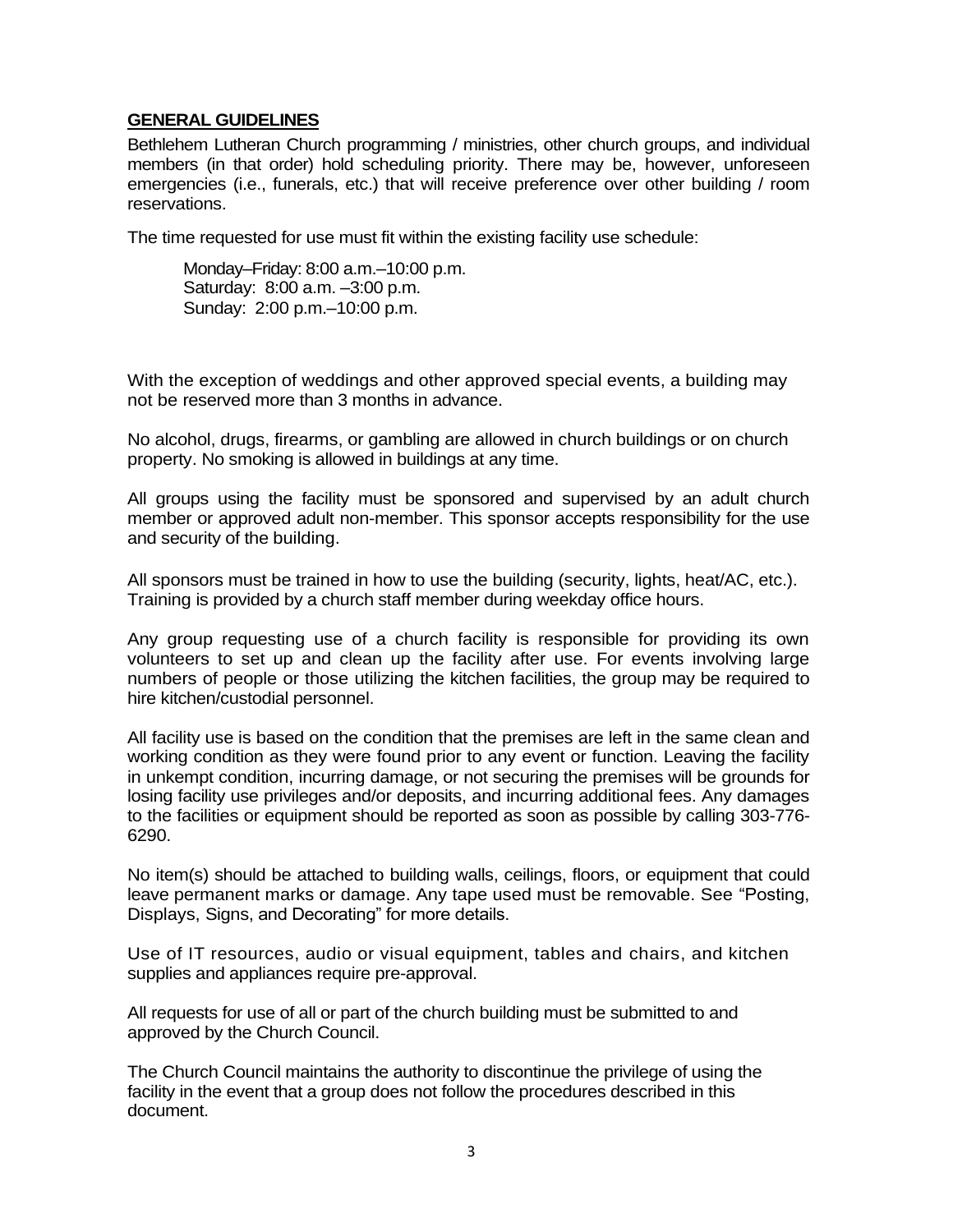The Church Council maintains flexibility and authority in approving, scheduling, rescheduling, denying, or canceling reservations based on the "types of use" outlined below.

All minors involved in facility use must be supervised by an appropriate number of adults to ensure the adherence to the Facility Use Guidelines.

All uses should be confined to the areas that were requested (plus restrooms). The facilities are to be left clean (vacuumed and trash placed in trashcans), and in good repair (left in the order/setup it was found).

Facility uses that do not pertain to worship and ministry should not disrupt or distract from the ministry and work at Bethlehem Lutheran Church. This includes excessive noise or other audible sounds that may disrupt or distract pastors, staff, or ministry leaders from performing their duties.

Food and beverages will be kept to the rooms designated for such use.

In the interest of safety and liability, children are to be supervised at all times and are to be kept in the contracted meeting area. Please no running or playing throughout the building.

The leader or designated coordinator will be responsible for the security of the building: lights out, doors locked, kitchen cleaned, kitchen supplies replaced or paid for, setting up and returning equipment/furnishing to their proper arrangement per room diagram, if used.

Weddings and funerals are to be approved by the senior pastor or a designated representative.

The church is not liable for any loss or injury incurred while using this building.

No alcohol, tobacco, or illegal drugs are allowed at any time in the facility. Altercations or foul language will not be tolerated.

No sound, lighting, musical, electronics (i.e. TVs, VCR, DVD players, etc.), or any other church equipment may be used without prior approval.

User must provide a certificate of liability insurance, endorsed to add the church as an additional insured during the dates of the contract. Have your Insurance Carrier mail or fax a copy of the certificate to us before your contract date.

#### **DEPOSITS/FEES**

#### **Members**

No fee or deposit will be required of church members who use the facilities with the exception of weddings. However, church members are encouraged to make a donation to the church for the use of the facility.

#### **Non-Members**

Any organization/event sponsored by a non-member will be required to pay a security deposit for the use of the building. The deposit must be paid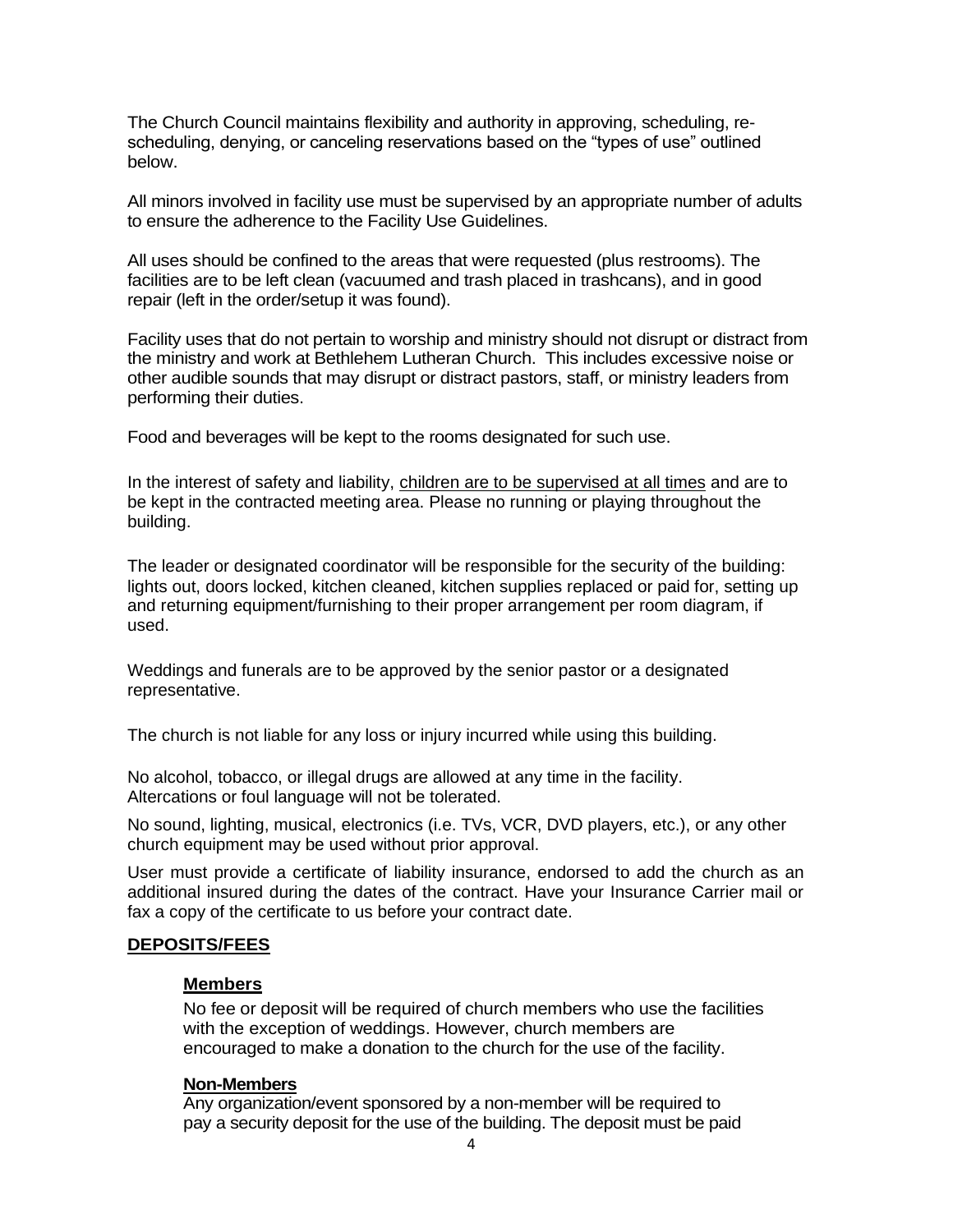in advance and will be returned to the user MINUS THE APPROPRIATE FEE provided the facility is returned to its "original condition prior to use" and all keys have been returned to the church.

Deposits are as follows:

- \$50 for use of a classroom
- \$100 for the fellowship hall
- \$250 for use of the kitchen

# **SCHEDULING/RESERVATION PROCESS**

All activities and/or events must be scheduled through the church office at least one (1) week in advance to allow for necessary staff planning and logistics around the event. For activities with 50-100 participants, the event must be scheduled at least two (2) weeks in advance. For more than 100 participants, the church requires four (4) weeks advance notice.

To schedule use of a church facility for purposes other than regularly scheduled official church activities, you must submit a completed **FACILITY RESERVATION/USE FORM** according to the deadlines outlined above. This form can be obtained from the church office coordinator (telephone 303-776-3290) or via the church website [\(www.bethlehem](www.bethlehem-lutheran.net)[lutheran.net\)](www.bethlehem-lutheran.net).

A response will be provided within three business days of receipt of the form by the church secretary.

Once the event has been approved, the event sponsor must contact the church office coordinator to schedule a facility-use training time. Once this training is completed, the sponsor will receive a key for entry to the building.

#### **SPECIFIC FACILITY REQUIREMENTS**

#### **Worship and Ministry Space**

Approved sponsor must be present for the entire event.

Non-member event requires appropriate deposit and completed Facility Reservation/Use Form.

#### **Fellowship Hall Use**

Approved sponsor must be present at all times.

Non-member use requires appropriate deposit and completed Facility Reservation/Use Form.

Bicycles, skateboards, roller blades, roller skates, or remote control vehicles are not permitted in the hall.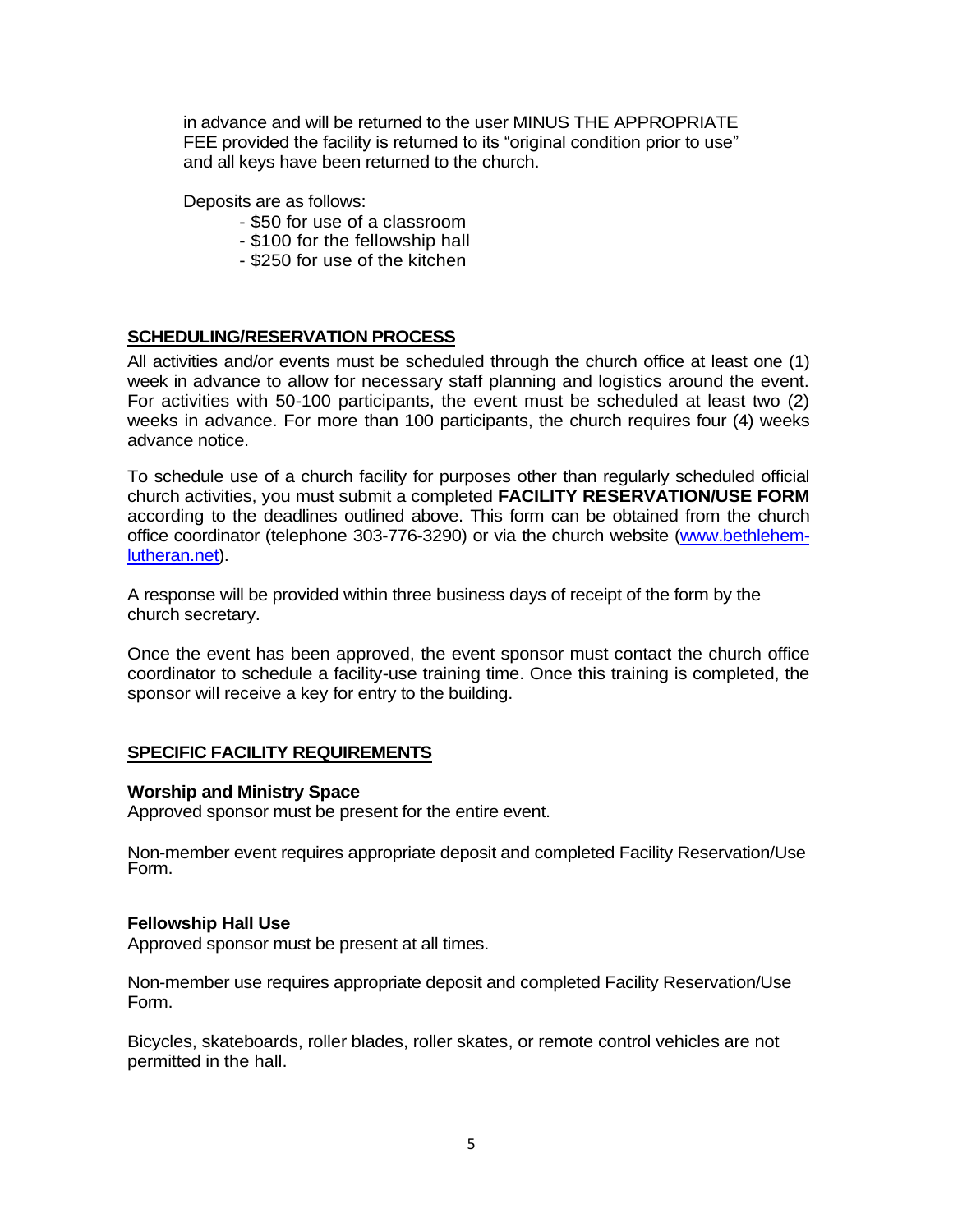# **Kitchen Use**

Every group or function requesting use of the kitchen must have a sponsor who 1) will make sure that all kitchen rules are followed and 2) accepts responsibility for the use and security of the facility.

The sponsor must be trained in the proper use of the kitchen equipment. Training is offered during the church's regular business hours.

- Unaccompanied children under the age of 12 are not permitted in the kitchen at any time.
- Cut only on cutting boards and not on counter tops.
- The kitchen should never be left unattended if equipment has been turned on.
- Plastic and paper products are for use of church ministries and programs only. Other groups should provide their own supplies.
- No food is to be left for general use.
- Food for specific groups or functions should be marked and dated.
- Do not use cabinet supplies labeled "NOT FOR GENERAL USE."

Cleanup is as follows:

- 1. TURN OFF ALL APPLIANCES.
- 2. All soiled dishes/utensils/equipment should be washed, dried, and returned to their proper storage location.
- 3. Clean all surfaces with warm soapy water.
- 4. All ovens, including the microwave, should be wiped clean.
- 5. Soiled towels, washcloths, and potholders should be placed in the hamper.
- 6. Floors are to be swept, mopped, and vacuumed as appropriate.
- 7. Empty all trash cans and replace with new liners.
- 8. All trash should be placed in the outside dumpster (do NOT leave bags beside the dumpster or placed in a way that would make them accessible to animals.
- 9. REMEMBER: TURN OFF ALL APPLIANCES!

# **Field / Pavilion Use**

No charge for members.

Members should submit a Facility Reservation/Use Form if they wish to reserve the field for a specific date/time that does not conflict with normal church scheduling.

No charge for non-members with completed Facility Reservation/Use Form.

Sponsor must be present during the entire event. All trash must be disposed of properly.

#### **Posting, Displays, Signs, and Decorating**

Any exterior signs, displays, or structures must be approved in advance via a written request submitted to the church office.

Any posting, displays, signs, or decorating of the narthex, sanctuary, or fellowship hall must be approved in advance via a written request submitted to the church office.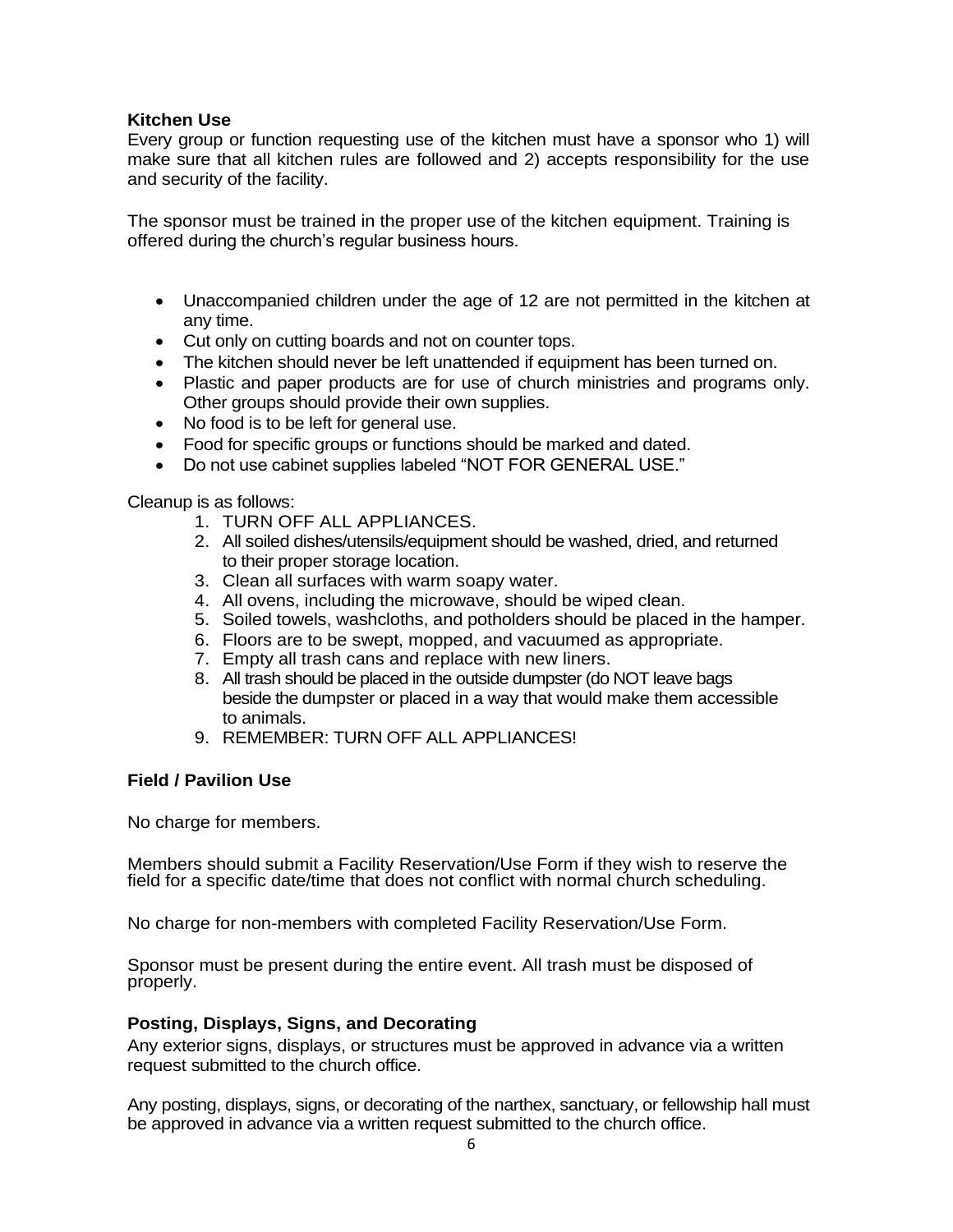## **Donations**

Donation of needed items for the facility and grounds are greatly appreciated and make a significant contribution to the utility of church property. In order for there to be a proper understanding of the gift, its expected use, and any cost that may be incurred to have it set up and maintained, donors are asked to provide a written statement, prior to making the donation, to the church office that includes the following information:

- 1. Detailed description of the nature and specifications of the donation and what is needed to install it or set it up.
- 2. A description of your expectations for the use of the donation. In other words, describe where and how you want the donation to be used.
- 3. A description (if necessary) of how the donation is to be maintained.
- 4. All donations must be approved for acceptance prior to delivery.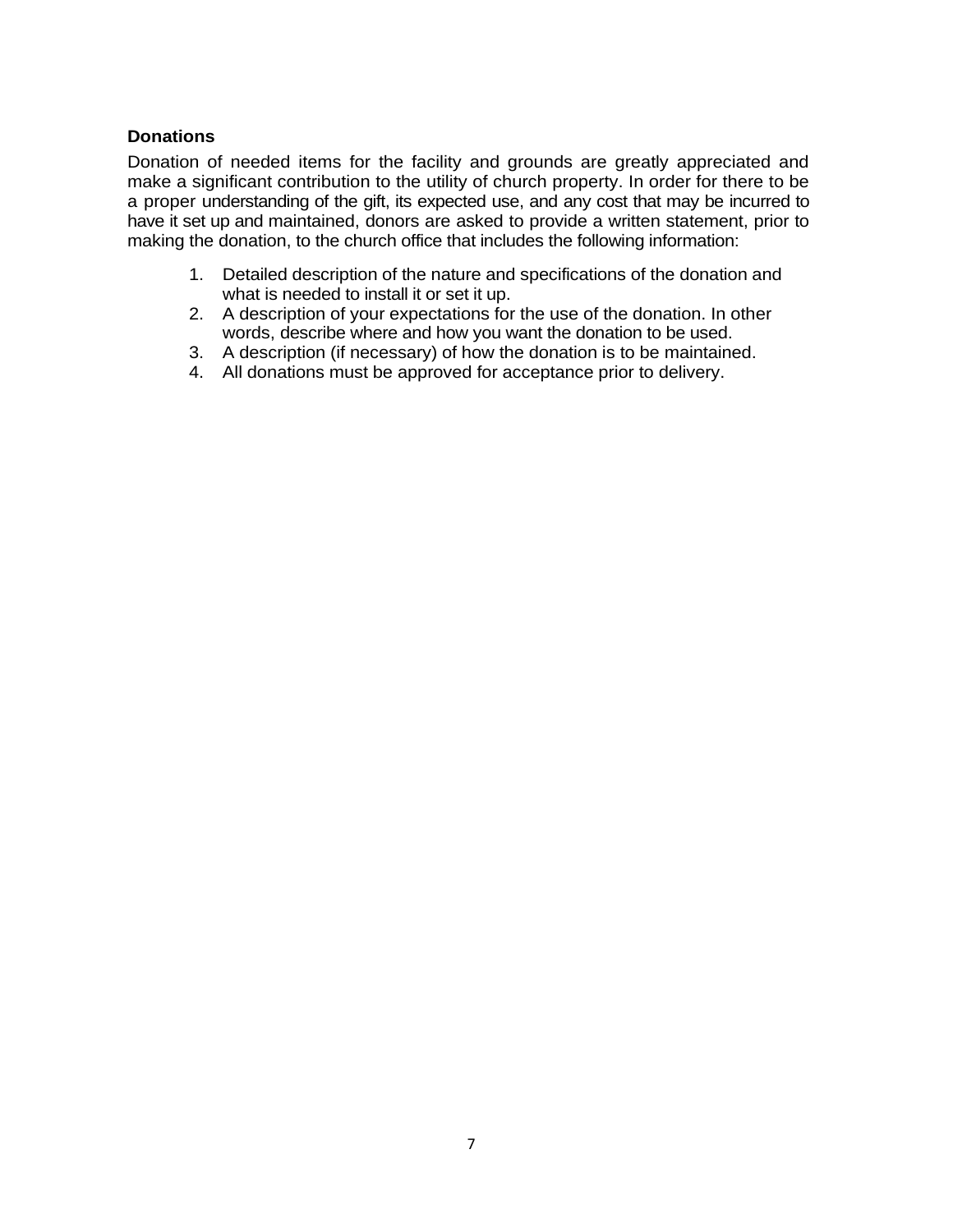# **BETHLEHEM LUTHERAN CHURCH Facility Use Guidelines**

The following document provides a brief description of how a user can submit a request to use the facilities at BLC. Scheduling the facilities is a three-step process.

# **STEP 1. SUBMIT REQUEST**

- Schedule requests are to be submitted to the church office coordinator by filling out the Application for Use of Facilities Form.
- Request may not be submitted earlier than two months prior to the event unless the church office has approved it.
- This form is available on the website [\(www.bethlehem-lutheran.net\)](http://www.bethlehem-lutheran.net/) and also in the church office.
- It should be emailed to the church office coordinator at admin@bethlehem-lutheran.net
- Submission of the application does not guarantee acceptance.

# **STEP 2. COMPLETE ADDITIONAL REQUIRED PAPERWORK AND SUBMIT DEPOSIT**

- Once the event has been approved, the following must be completed:
	- o The **Written Release Form** must be signed.
	- o The **Facility Use Policy** must be signed and include the required liability insurance information.
	- o **Deposit** (for non-member reservations) must be submitted to the church office.
- The Facility Use Policy must be signed.
	- o **After** the church office coordinator has received these items, the event will be officially scheduled and will not be removed.
	- $\circ$  If any of the three items have not been received, the facility will not be reserved for the event.
- All events are assumed not to exceed a five-hour time period unless specified.
- Priorities and Donations will follow the guidelines established by the Council (see below).

# **Priorities:**

The following priorities have been established by the BLC Council. Any change in priorities will require approval from the Council.

| <b>Priority</b> | <b>Activity</b>                                  | <b>Donations</b>     |
|-----------------|--------------------------------------------------|----------------------|
|                 | Church Activity (facilities will be reserved for | No donation required |
|                 | 24 hours prior to church activities to allow for |                      |
|                 | <b>Chartered Groups</b>                          | Service Projects*    |
|                 |                                                  |                      |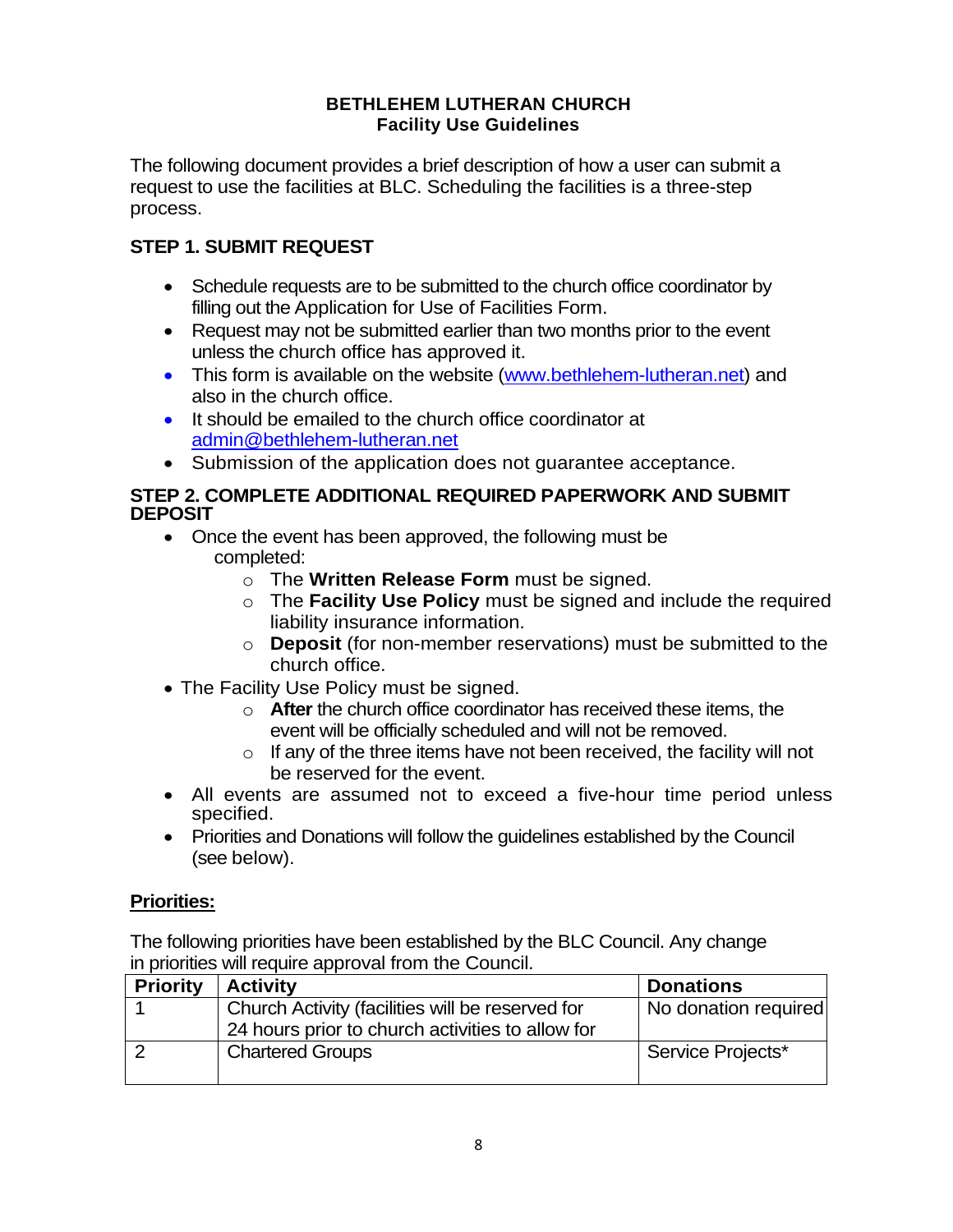| <b>Other Non-Profit Organizations</b><br>with a<br><b>Church Sponsor</b> | Service Projects*  |
|--------------------------------------------------------------------------|--------------------|
| <b>Church Member Private Functions</b>                                   | Donations accepted |

\*The Council will provide a "wish list" of service projects that can be used help maintain the facility and grounds.

# **STEP 3. DAY OF EVENT/FOLLOW UP**

All events are required to have a church sponsor. The church sponsor is an active member in Bethlehem Lutheran's congregation.

- The church sponsor is responsible for providing entrance/exit to the facility (for key control).
- The church sponsor is responsible for communicating and setting up a schedule with the church office coordinator and assuring that the Facility Use Policies are followed.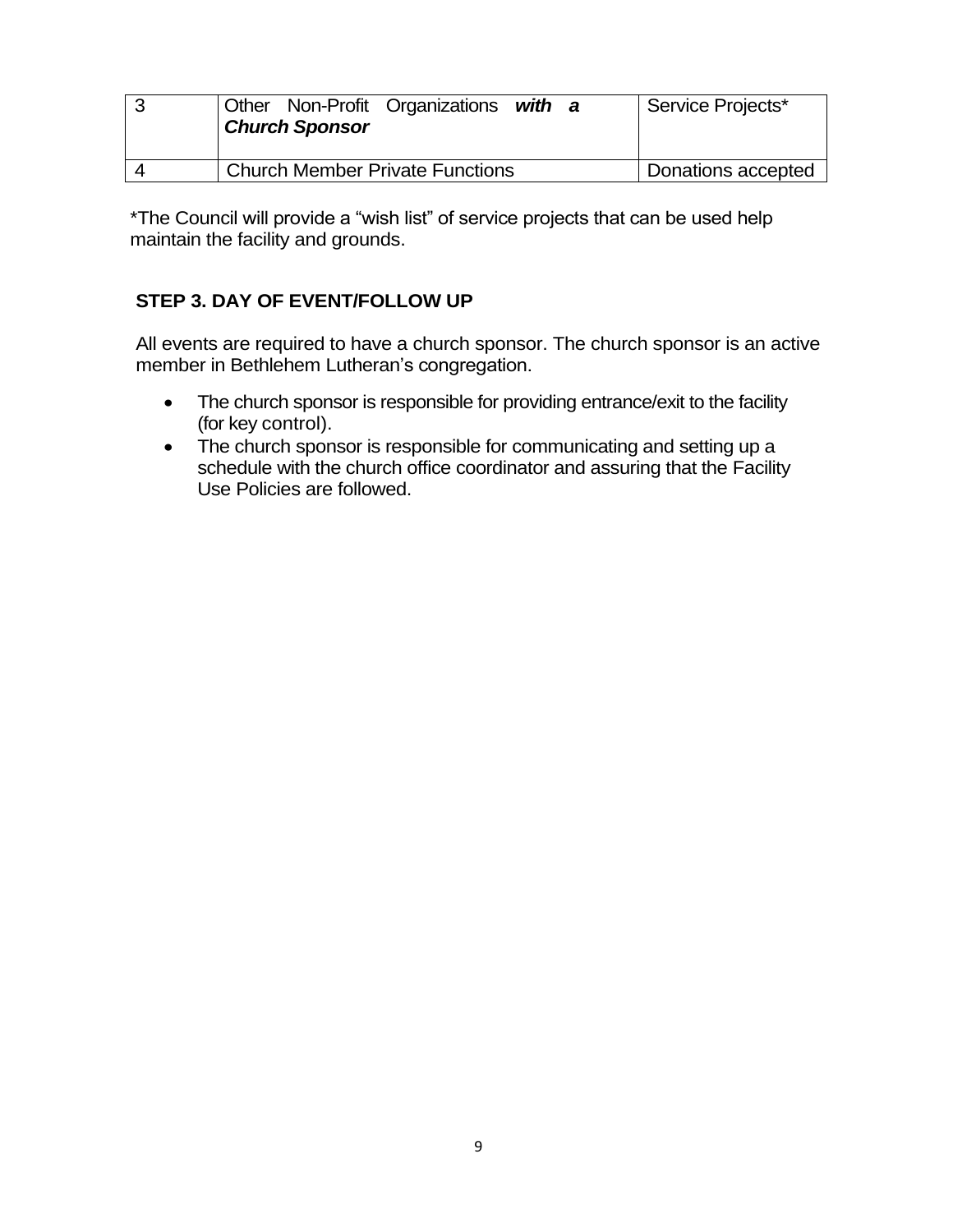## **BETHLEHEM LUTHERAN CHURCH Application for Use of Facilities**

Date of Application: \_\_\_\_\_/ \_\_\_\_\_/

# **Applicant Information:**

Name of Applicant or Organization: \_\_\_\_\_\_\_\_\_\_\_\_\_\_\_\_

Address: \_\_\_\_\_\_\_\_\_\_\_\_\_\_\_\_\_\_\_\_\_\_\_\_\_\_\_\_\_\_\_\_\_\_\_

Phone Number (Home/Work):

Phone Number (Mobile):\_\_\_\_\_\_\_\_\_\_\_\_\_\_\_\_\_\_\_\_\_\_\_\_\_

# **Category of Organization (select one):**

Church function

 $\frac{1}{2}$ 

- $\overline{\phantom{a}}$ Chartered group function
- \_ Non-profit organization with church sponsor
- \_\_\_\_ \_ Church member private function
- \_\_\_\_ Non-affiliated, outside the church, for-profit group with church sponsor

#### $\overline{a}$ \_ **Function Description: Date/Time of Function:**

Purpose of Use (give complete description):

Rooms or facilities requested:

Kitchen required? To what extent? \_\_\_\_\_\_\_\_\_\_\_\_\_\_\_\_\_\_\_\_

Number of people expected to attend: Special equipment to be used or other special arrangements needed:

Do you carry liability insurance?<br>
If so, name of carrier and policy number. Attach verification of coverage from insurance company.

\_\_\_\_\_\_\_\_\_\_\_\_\_\_\_\_\_\_\_\_\_\_\_\_\_\_\_\_\_\_\_\_\_\_\_\_\_\_\_\_\_\_\_\_\_\_\_\_\_\_\_\_\_\_\_\_\_\_\_\_\_\_\_\_\_\_\_\_\_\_\_\_\_\_\_\_

Or do you have a personal umbrella policy?\_\_\_\_\_\_\_\_\_\_\_\_\_\_\_\_\_\_If so, name of carrier and policy number:

Attach verification of coverage from insurance company.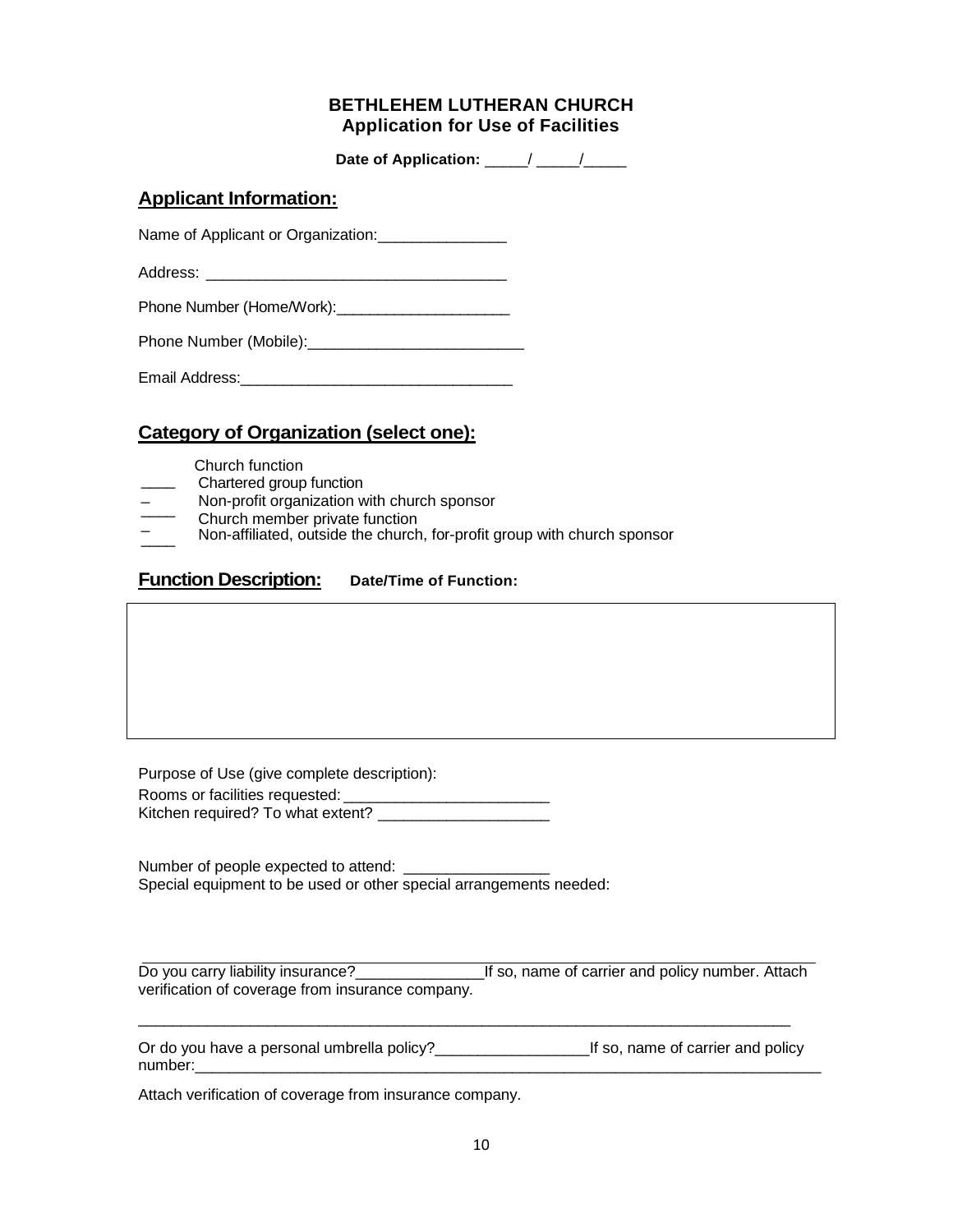# **Church Sponsor:**

Name:\_\_\_\_\_\_\_\_\_\_\_\_\_\_\_\_\_\_\_\_\_\_\_\_\_\_Phone Number:\_\_\_\_\_\_\_\_\_\_\_\_\_\_\_\_\_\_\_\_\_\_\_\_\_\_\_

All events are required to have a church sponsor. The church sponsor is an active member in Bethlehem Lutheran's congregation who is responsible for the following:

- 1. Submitting the required paperwork to use the facility to the church office.
- 2. Ensuring that the facility use deposit is paid prior to the event date to the church office.
- 3. Facilitating the user with entrance and exit to the facility.
- 4. Making certain the user meets all the requirements specified in the Facility Use Policy.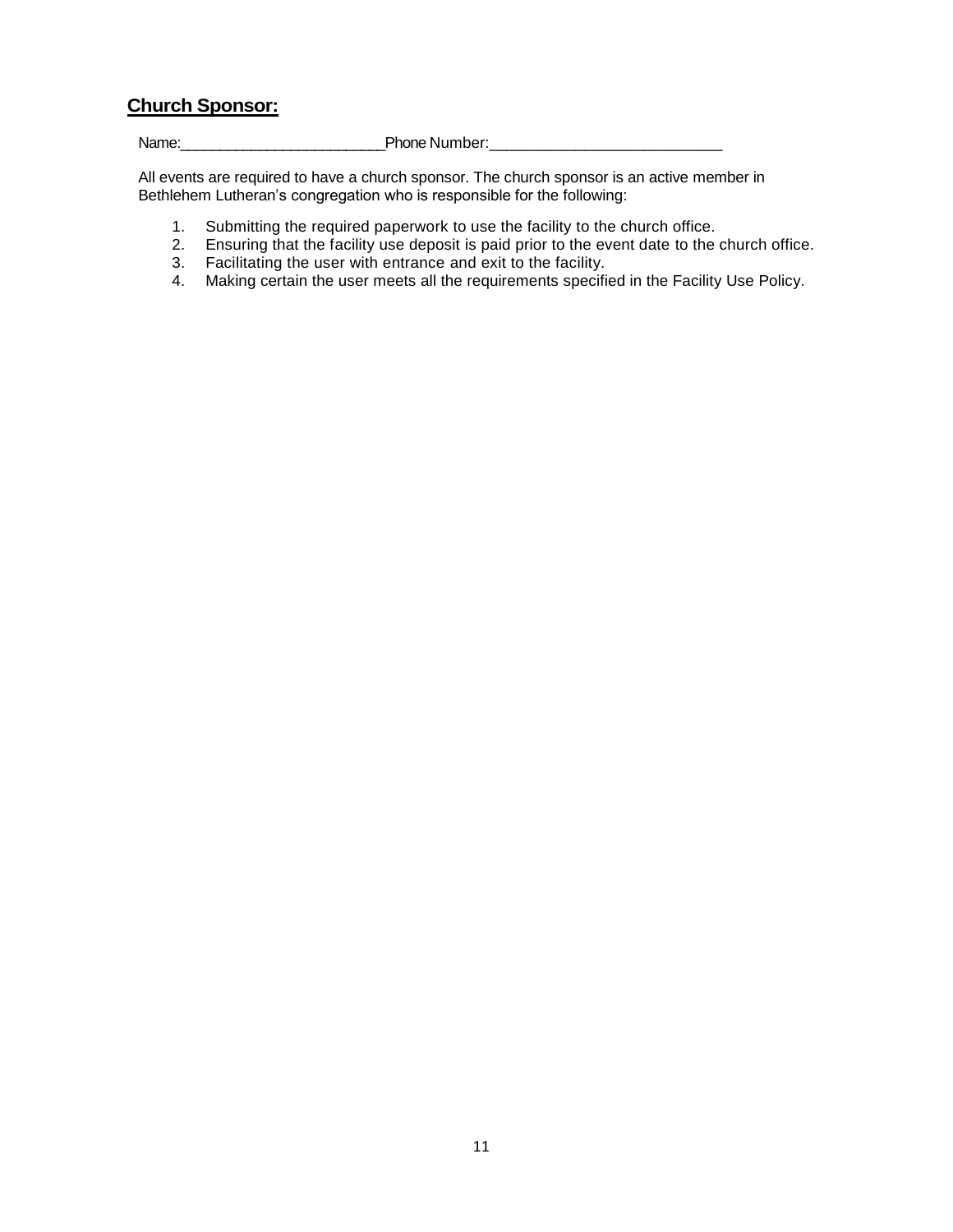# **BETHLEHEM LUTHERAN CHURCH Written Release Form for Use of Facilities**

\_\_\_\_\_\_\_\_\_\_\_\_\_\_\_\_\_\_\_\_\_\_\_\_\_\_, hereinafter referred to as user, acknowledges receipt of and agreement to the attached **Facility Use Policy**. User agrees to be responsible for the proper care of Bethlehem Lutheran Church facilities and agrees to pay for any damages caused by, or as a result of its use of the facilities.

User further agrees that during its use of the facility, it will indemnify and exonerate and hold Bethlehem Lutheran Church harmless from any and all liability, and from all claims for damage, loss, or injury, to members of the public, guests, invitees, officers, or employees, or the property of the user, or any other person, occasioned by, or resulting from the use of the property by the user.

| City:                                                                                 |  |
|---------------------------------------------------------------------------------------|--|
| State: ________ Zip Code: _________                                                   |  |
| Phone: (Home/Work): _________________________<br>(Mobile): __________________________ |  |